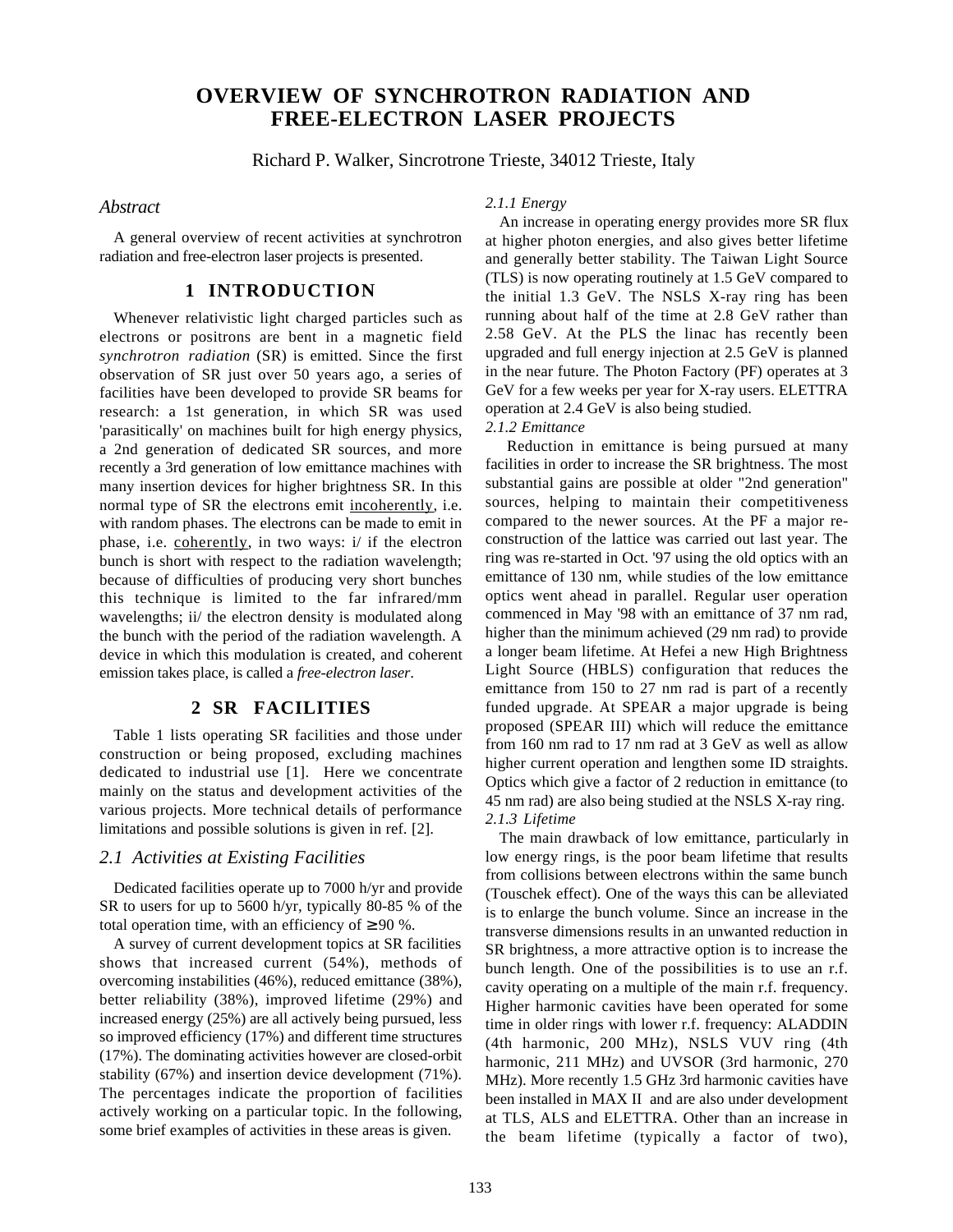Table 1. Main parameters of existing and proposed SR facilities. Type: P(artially) Ded(icated), Par(asitic); Status: Op(erational), Comm(issioning), Constr(uction), Prop(osed); C = circumference;  $E_{inj}$ ,  $E_{op}$  = injection, operational energy (most typical energy underlined);  $I_b = \text{actual/nominal max. beam current (mA), } \varepsilon_x, \varepsilon_y = \text{horiz.}, \text{vert. emittances}$ (nm rad) (at typical energy); Op.h. = total no. hours scheduled operation in '98; User% = percentage of Op.h. for SR users in '98; Eff. = op. efficiency (%) for users in '97; ID/NID = no. installed/total no. ID straights. († FY97)

| $10010$ in $20,$ Lines<br>Facility                                                                                                                        | Type                                                                 | <b>Status</b>                                                                                   | $\overline{C}$ (m)                                        | $E_{\text{ini}}$                                                 | $-$ op. cheency $(70)$ for asers in $27$ , i.e., $10$<br>$E_{\text{op}}$                                  | I <sub>b</sub>                                              | no: motanea total no: 1D straights.<br>$\epsilon_{x}, \epsilon_{y}$                                   | Op.h.                                                                    | User%                                                              | Eff.                                                                                                                                     | <b>ID/NID</b>                                                        |
|-----------------------------------------------------------------------------------------------------------------------------------------------------------|----------------------------------------------------------------------|-------------------------------------------------------------------------------------------------|-----------------------------------------------------------|------------------------------------------------------------------|-----------------------------------------------------------------------------------------------------------|-------------------------------------------------------------|-------------------------------------------------------------------------------------------------------|--------------------------------------------------------------------------|--------------------------------------------------------------------|------------------------------------------------------------------------------------------------------------------------------------------|----------------------------------------------------------------------|
| <b>Brazil</b><br><b>LNLS UVX</b>                                                                                                                          | Ded.                                                                 | Op. '97                                                                                         | 93                                                        | 0.12                                                             | 1.37                                                                                                      | 100                                                         | 100, 0.4                                                                                              | 3625                                                                     | 63                                                                 | 96                                                                                                                                       | 0/4                                                                  |
| Canada<br><b>CLS</b>                                                                                                                                      | Ded.                                                                 | Prop.                                                                                           | 147                                                       | 2.9                                                              | 2.9                                                                                                       | 500                                                         | $16.3, -$                                                                                             | $\overline{a}$                                                           | $\overline{\phantom{a}}$                                           | $\blacksquare$                                                                                                                           | $-10$                                                                |
| China<br><b>BEPC</b><br><b>HNSRL</b><br><b>SSRF</b><br>Denmark                                                                                            | PDed.<br>Ded.<br>Ded.                                                | Op. '91<br>Op. '91<br>Prop.                                                                     | 240<br>66<br>345                                          | 1.3<br>0.2<br>2.2                                                | 2.2<br>0.8<br>2.2                                                                                         | 70<br>150<br>400                                            | 76, 0.76<br>150, 13<br>$3.8, -$                                                                       | 600<br>4600                                                              | 88<br>50<br>$\blacksquare$                                         | 89                                                                                                                                       | $2/-$<br>2/3<br>$-16$                                                |
| <b>ASTRID</b><br><b>ASTRID II</b>                                                                                                                         | PDed.<br>Ded.                                                        | Op. '94<br>Prop.                                                                                | 40<br>76                                                  | 0.1<br>0.5                                                       | 0.58<br>$0.6 - 1.4$                                                                                       | 175<br>200                                                  | 140, 14<br>10, 1                                                                                      | 6800<br>$\blacksquare$                                                   | 47<br>÷,                                                           | 95<br>$\overline{\phantom{a}}$                                                                                                           | 1/1<br>$-1/5$                                                        |
| England<br><b>DIĂMOND</b><br><b>SRS</b>                                                                                                                   | Ded.<br>Ded.                                                         | Prop.<br>Op. 81                                                                                 | 346<br>96                                                 | 3.0<br>0.6                                                       | 3.0<br>2.0                                                                                                | 300<br>250                                                  | 14, 0.14<br>150, 5                                                                                    | 6440                                                                     | 88                                                                 | 90                                                                                                                                       | $-16$<br>3/5                                                         |
| France<br><b>DCI</b><br><b>ESRF</b><br><b>SOLEIL</b><br>SuperACO                                                                                          | Ded.<br>Ded.<br>Ded.<br>Ded.                                         | Op. '75<br>Op. '92<br>Prop.<br>Op. 85                                                           | 95<br>844<br>337<br>72                                    | 1.85<br>6<br>2.5<br>0.8                                          | 1.85<br>6<br>2.5<br>0.8                                                                                   | 325<br>200<br>500<br>420                                    | 1600, 190<br>3.8, 0.03<br>3.1, 0.03<br>20, 20                                                         | 3823<br>6800<br>3440                                                     | 98<br>83<br>91                                                     | 90<br>96<br>89                                                                                                                           | 1/2<br>27/28<br>$-14$<br>6/6                                         |
| Germany<br><b>ANKA</b><br><b>BESSYI</b><br><b>BESSY II</b><br><b>DELTA</b><br><b>DORIS III</b><br><b>ELSA</b><br>PETRA<br><b>India</b>                    | Ded.<br>Ded.<br>Ded.<br>PDed.<br>Ded.<br>PDed.<br>PDed.+Par.         | Constr.<br>Op. '81<br>Comm.<br>Comm.<br>Op. '73<br>Op. '88<br>Op.                               | 110<br>62<br>240<br>115<br>289<br>164<br>2304             | 0.5<br>0.8<br>1.9<br>1.5<br>4.5<br>1.6<br>7                      | 2.5<br>$0.3 - 0.8$<br>1.7(1.9)<br>$0.4 - 1.5$<br>4.5<br>1.6, 2.3<br>12                                    | 400<br>750<br>100<br>200<br>120<br>80<br>40                 | 76, 1.5<br>50, 2.5<br>6, < 0.02<br>15, 0.06<br>400, 12<br>400, 8<br>25, 0.75                          | 2000<br>2700<br>6384<br>4000<br>4400                                     | 90<br>$\overline{\phantom{0}}$<br>÷.<br>84<br>38<br>23             | $\overline{\phantom{a}}$<br>$\sim$<br>91<br>$\overline{\phantom{a}}$<br>$\overline{\phantom{a}}$                                         | 0/5<br>3/3<br>1/14<br>1/4<br>10/11<br>0/1<br>1/1                     |
| <b>INDUSI</b><br><b>INDUS II</b>                                                                                                                          | Ded.<br>Ded.                                                         | Comm.<br>Constr.                                                                                | 19<br>172                                                 | 0.45<br>0.7                                                      | 0.45<br>$2.0 - 2.5$                                                                                       | 100<br>300                                                  | 73, 0.73<br>37, 3.7                                                                                   | ÷,                                                                       | $\overline{\phantom{a}}$                                           | $\overline{\phantom{a}}$<br>$\overline{\phantom{a}}$                                                                                     | 0/1<br>0/5                                                           |
| Italy<br><b>ELETTRA</b>                                                                                                                                   | Ded.                                                                 | Op. '94                                                                                         | 259                                                       | 1.0                                                              | 2.0                                                                                                       | 300                                                         | 7, 0.1                                                                                                | 6528                                                                     | 81                                                                 | 93                                                                                                                                       | 6/11                                                                 |
| Japan<br>HiSOR<br>New Subaru<br>PF<br>PF-AR<br>SPRING-8<br><b>TERAS</b><br>Tohuku U.<br><b>UVSOR</b><br><b>VSX</b><br>Korea                               | Ded.<br>Ded.<br>Ded.<br>Ded.<br>Ded.<br>Ded.<br>Ded.<br>Ded.<br>Ded. | Op. '97<br>Constr.<br>Op. '82<br>Prop.<br>Op. '97<br>Op. '81<br>Prop.<br>Op. 83<br>Prop.        | 22<br>119<br>187<br>377<br>1436<br>31<br>194<br>53<br>200 | 0.15<br>1.0<br>2.5<br>2.5<br>8<br>0.31<br>1.2<br>0.6<br>0.3      | 0.7<br>$0.5 - 1.5$<br>2.5, 3.0<br>6<br>8<br>0.75<br>$1.5 - 1.8$<br>0.75<br>1.0                            | 100<br>400<br>100<br>100<br>250<br>300<br>240<br>200        | $400, -$<br>67, 6.7<br>37, 0.37<br>163, 1.63<br>7, 0.07<br>1700, 1700<br>$7.4, -$<br>120, 3<br>$1, -$ | 4250<br>4000<br>2000<br>3000                                             | $\overline{\phantom{a}}$<br>80<br>75<br>80<br>80<br>$\blacksquare$ | $\blacksquare$<br>94<br>97<br>100<br>99                                                                                                  | 2/2<br>0/4<br>6/7<br>$-1/8$<br>8/38<br>2/2<br>$-12$<br>3/3<br>$-1/2$ |
| <b>PLS</b><br>Russia                                                                                                                                      | Ded.                                                                 | Op. '95                                                                                         | 281                                                       | 2.0                                                              | 2.0                                                                                                       | 200                                                         | 12, 0.08                                                                                              | 5000                                                                     | 80                                                                 | 91                                                                                                                                       | 1/10                                                                 |
| <b>KSRS SIB.1</b><br><b>KSRS SIB.2</b><br>VEPP-2M<br>VEPP-3<br>VEPP-4M                                                                                    | Ded.<br>Ded.<br>PDed.<br>Par.<br>Par.                                | Op. '83<br>'96<br>Op.<br>Op. '72<br>Op. '73<br>Op. '98                                          | 8.7<br>124<br>18<br>74<br>366                             | 0.075<br>0.45<br>0.6<br>0.35<br>1.8                              | 0.45<br>2.5<br>0.7<br>2.0<br>6.0                                                                          | 230<br>72<br>300<br>250<br>100                              | $800, -$<br>100, 1<br>460, 4.6<br>270, 2.7<br>400, 120                                                | 2500<br>$\frac{1}{2}$                                                    | $\overline{\phantom{a}}$<br>$\overline{\phantom{a}}$               | $\overline{\phantom{a}}$<br>$\overline{\phantom{a}}$<br>$\overline{\phantom{a}}$<br>$\overline{\phantom{a}}$<br>$\overline{\phantom{a}}$ | 0/0<br>0/9<br>2/3<br>1/2<br>2/4                                      |
| Spain<br>LSB                                                                                                                                              | Ded.                                                                 | Prop.                                                                                           | 252                                                       | 2.5                                                              | 2.5                                                                                                       | 250                                                         | 8.5, 0.1                                                                                              | $\blacksquare$                                                           | $\overline{\phantom{a}}$                                           | $\overline{\phantom{a}}$                                                                                                                 | $-10$                                                                |
| Sweden<br><b>MAXI</b><br><b>MAXII</b>                                                                                                                     | PDed.<br>Ded.                                                        | Op. '86<br>Op. '95                                                                              | 32<br>90                                                  | 0.1<br>0.5                                                       | 0.55<br>1.5                                                                                               | 250<br>250                                                  | 80, 8<br>9, 0.9                                                                                       | 6000<br>5000                                                             | 58<br>90                                                           | 95<br>80                                                                                                                                 | 1/2<br>5/8                                                           |
| Switzerland<br><b>SLS</b>                                                                                                                                 | Ded.                                                                 | Constr.                                                                                         | 288                                                       | 2.4                                                              | 2.4                                                                                                       | 400                                                         | 4.8, 0.05                                                                                             |                                                                          | $\blacksquare$                                                     | $\overline{\phantom{a}}$                                                                                                                 | 0/9                                                                  |
| Taiwan<br><b>TLS</b>                                                                                                                                      | Ded.                                                                 | Op. '93                                                                                         | 120                                                       | 1.3                                                              | 1.5                                                                                                       | 200                                                         | 27, 0.66                                                                                              | 5500                                                                     | 76                                                                 | 90                                                                                                                                       | 3/4                                                                  |
| U.S.A.<br><b>ALADDIN</b><br><b>ALS</b><br><b>APS</b><br><b>CAMD</b><br><b>CHESS</b><br><b>NSLS VUV</b><br>NSLS X-ray<br><b>SPEAR II</b><br><b>SURF II</b> | Ded.<br>Ded.<br>Ded.<br>Ded.<br>Par.<br>Ded.<br>Ded.<br>Ded.<br>Ded. | Op. '85<br>Op. '93<br>Op. '97<br>Op. '92<br>Op. '80<br>Op. '83<br>Op. '82<br>Op. '73<br>Op. '74 | 88<br>197<br>1104<br>55<br>795<br>51<br>170<br>234<br>5.3 | 0.108<br>1.5<br>7<br>0.18<br>5.3<br>0.75<br>0.75<br>2.25<br>0.01 | $0.8 - 1.0$<br>1.5, 1.9<br>7<br>$1.3 - 1.5$<br>$\overline{5.3}$<br>0.8<br>$\frac{2.58}{3.0}$ , 2.8<br>0.3 | 240<br>400<br>100<br>200<br>190<br>850<br>350<br>100<br>200 | 110, 3.7<br>6, 0.03<br>8,0.08<br>235, 2.35<br>200, 20<br>160, 3<br>90, 0.1<br>160, 1.6<br>$-1$        | 5200<br>6520<br>5900<br>3000<br>5333<br>6853<br>$7014^{\dagger}$<br>6900 | 85<br>85<br>78<br>83<br>75<br>75<br>$81^{\dagger}$<br>77<br>÷      | 95<br>96<br>$\overline{\phantom{a}}$<br>$\blacksquare$<br>$96^{\dagger}$<br>$98^{\dagger}$<br>96                                         | 4/4<br>6/10<br>18/35<br>0/2<br>$2/2$<br>5/7<br>2/2<br>6/10<br>0/0    |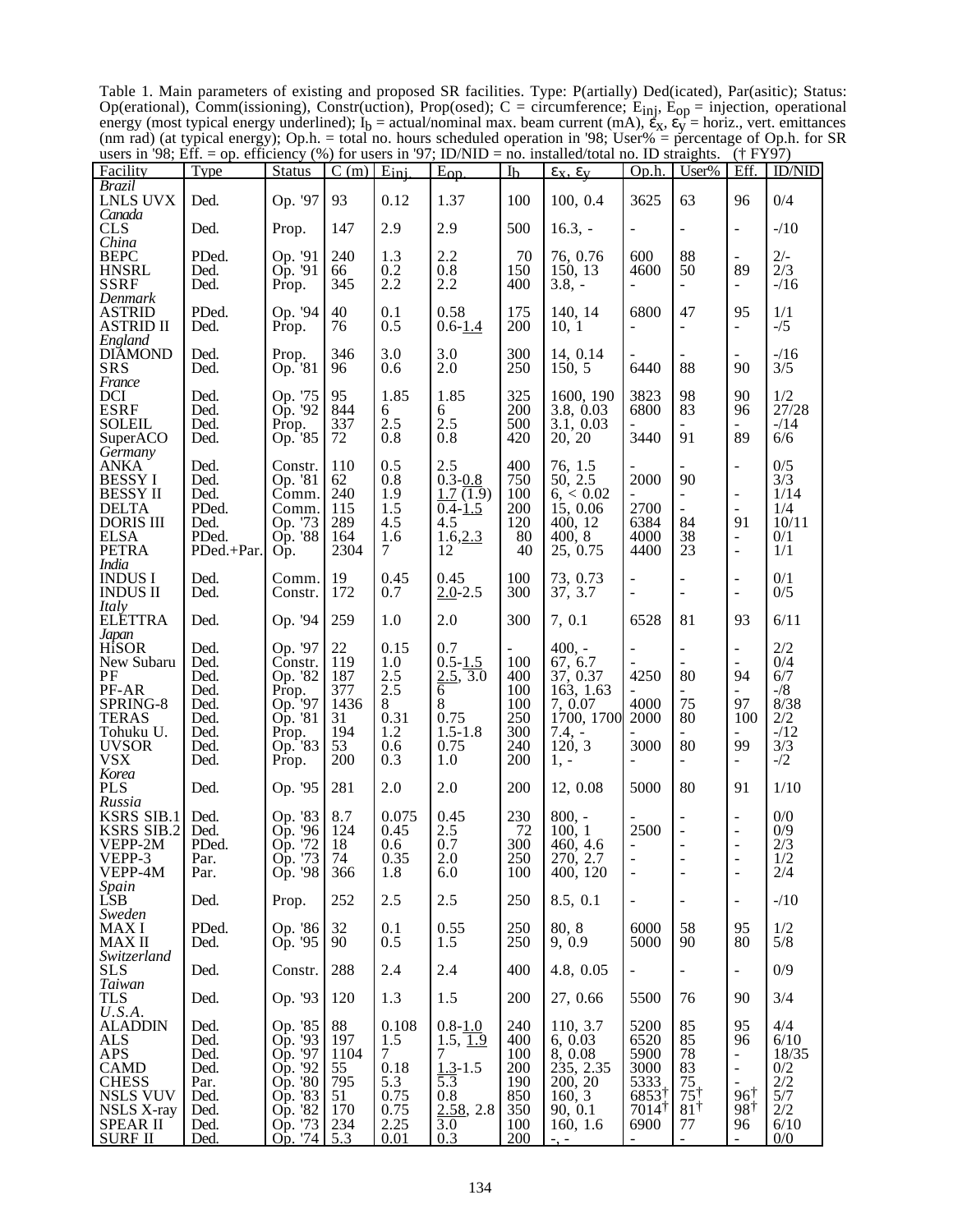an additional benefit of these devices is the strong reduction in longitudinal coupled bunch instabilities due to increased tune spread within the bunch (Landau damping), which also reduces the effective energy spread. {Harmonic cavities are also used to reduce the bunch length for FEL operation at UVSOR and recently also at SuperACO (5th harmonic, 500 MHz)}.

An alternative method of increasing the bunch length used at ASTRID and at BESSY-I is phase modulation of the r.f. The effect on the energy spread in this case is however not clear.

#### *2.1.4 Closed orbit stability*

The closed orbit determines the position and angle of the SR beam source points, and so its stability at the level of a fraction of the electron beam size and divergence is crucial for maximum utilization of the SR brightness. Work is in progress on a wide range of topics - electron and photon beam position monitors (BPMs) and their electronics, mechanical stability of BPMs and the vacuum chamber in general, elimination of electrical noise sources, local and global feedback systems. A detailed review of these topics is given in [3].

#### *2.1.5 Coupled bunch instabilities*

Coupled bunch instabilities driven by higher order modes (HOMs) in the r.f. cavities are very troublesome for the operation of SR sources. Apart from the possibility of beam loss, or beam size increase, longitudinal instabilities also cause an increase in the energy spread which reduces undulator radiation intensity, particularly of the higher harmonics. Such instabilities can be overcome by a variety of techniques: harmonic cavities (see 2.1.3), precision adjustment and stabilization of r.f. cavity temperatures, damped cavities and feedback systems. At the PF all of the 4 cavities have recently been replaced with damped cavities which has largely eliminated coupled bunch instabilities up to 400 mA. With feedback systems, the trend is towards digital systems, because of the availability of powerful commercial DSP technology, providing greater flexibility, and better diagnostic features. Digital longitudinal feedback systems are operational at ALS, PEP-II and Dafne, and are due to be installed soon in PLS and TLS. Analog transverse feedback systems operate in ALS, PLS and TLS; a digital system is under development at ELETTRA.

#### *2.1.6 Insertion devices*

A topic of continuing development is that of insertion devices (IDs), especially at the newer facilities where there are more vacant straight sections in which IDs can be installed (see Table 1). One area of particular interest is the production of radiation with variable polarization. Permanent magnet "APPLE-2" undulators are under development at ALS, BESSY II, ELETTRA, Spring-8 and TLS. There are also several devices which incorporate electromagnets to allow a rapid switching of the polarization. At the NSLS X-ray ring a combined permanent magnet/electromagnetic wiggler is operational

with 100 Hz switching rate. Two new electromagnetic devices have been installed this year at ELETTRA and SuperACO. The one at ELETTRA is a C-shaped structure incorporating both horizontal and vertical fields, and allows a switching rate of 100 Hz. The SuperACO device consists of separate horizontal and vertical fields with an adjustable phase between them which allows a wider range of polarization states to be generated, and can operate at 1 Hz. At the ESRF a novel undulator with combined permanent magnets and electromagnets with a 5 ms switching time will be installed this summer.

In-vacuum short-period devices are of great interest as a way of providing high brightness radiation beams at the highest possible photon energies. A device of this kind was installed in the NSLS X-ray ring in May '97. The permanent magnet device has a 11 mm period, and at the minimum gap of 3.3 mm (3 mm beam aperture) produces radiation with a fundamental of 4.6 keV . A similar device is being constructed at the ESRF and will be ready at the end of this year. A number of in-vacuum devices are also operational, and others being commissioned, in Spring-8.

Various other new devices include: a figure-8 undulator being commissioned in Spring-8; a prototype quasiperiodic undulator (QPU) tested at the ESRF; a variably polarized QPU being constructed at ELETTRA; a 3 T permanent magnet device under test at the ESRF.

### *2.1.7 Top-up injection*

A development topic which may be of great importance for future light sources is "top-up injection" i.e. frequent injection in order to maintain a constant beam current. In this way lifetime limitations can be overcome and better orbit stability obtained, because of the constant head load on machine components. If this can be achieved also with undulators closed and beamline shutters open, then a constant thermal load on the optical elements can also be maintained. This is being given high priority at the APS and tests are due to be performed this summer. Top-up injection is already performed in the CESR positron ring where some users collect data during filling. Some tests were also performed a few years ago at TLS.

# *2.2 SR Facilities Being Commissioned and Under Construction*

The latest member of the 3rd generation SR facilities "club" is BESSY II which started commissioning this year and very quickly achieved the first stored beam on April 22nd. User operation is scheduled from January '99.

Spring-8 achieved first beam in March '97 but was only authorized to operate with 20 mA at that time. Permission was received this year to increase the current to 100 mA, and this was first achieved on May 13th.

The SIBERIA-2 ring of the Kurchatov Synchrotron Radiation Source (KSRS) in Russia has achieved 72 mA at 2.5 GeV, limited by the available r.f. power. Higher current will be possible after the commissioning of a second r.f. generator this summer. Regular user experiments are planned to begin in early '99.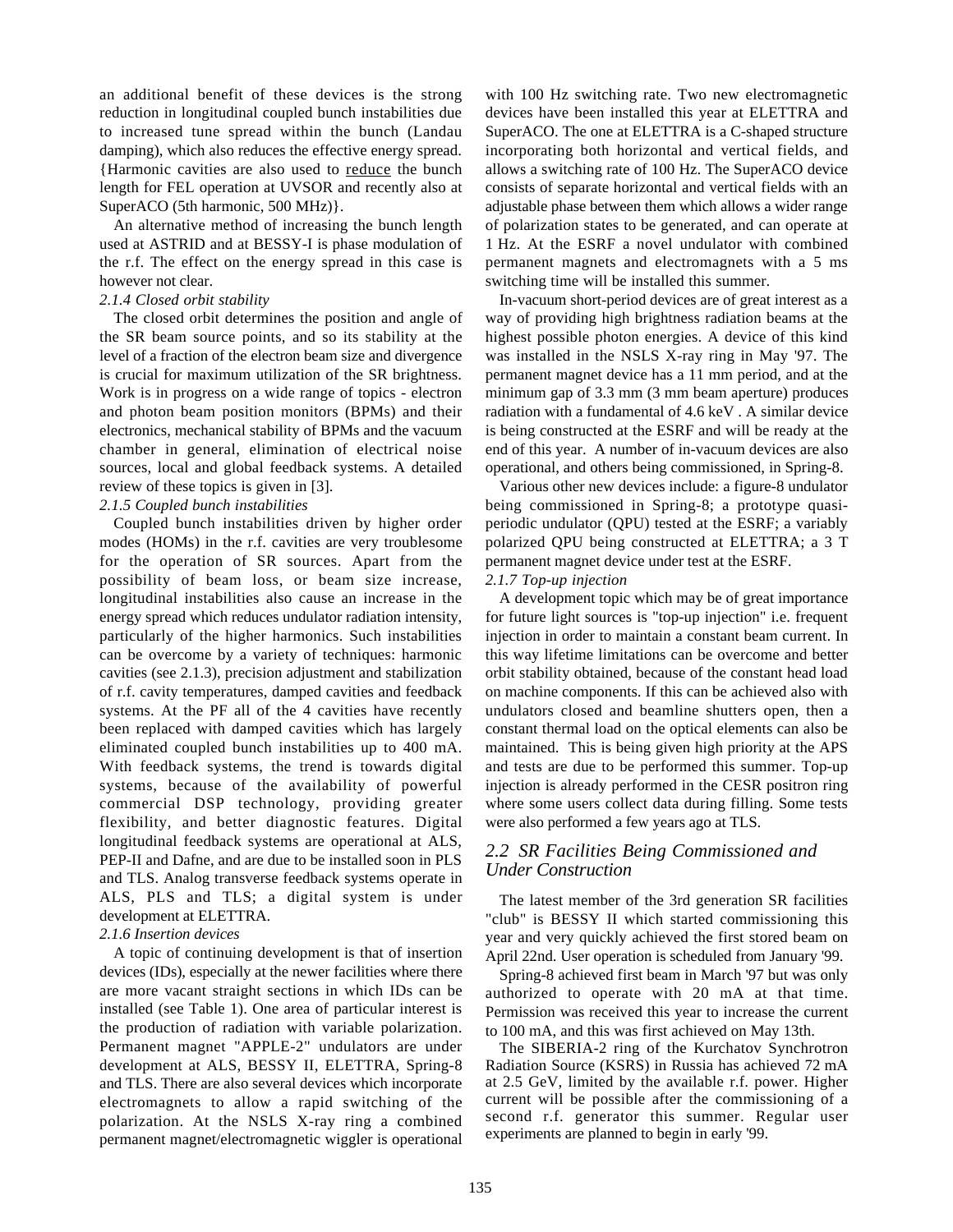The DELTA ring at the Univ. of Dortmund is partly dedicated as an SR user facility (50%), and partly to SR/FEL (30%) and accelerator physics (20%) development. The ring presently operates at 1.5 GeV with 40 mA, limited by r.f. power, and at 450 MeV for FEL studies. More r.f. power will be added this summer to reach 200 mA. A number of beamlines are under construction and will be commissioned by the end of '98.

In India the circulation of the first beam in INDUS-1 is expected in a few months time. Meanwhile the construction of the building for the 2-2.5 GeV ring INDUS-2 started last year and prototype magnets and aluminium vacuum chambers have been fabricated.

Construction of the ANKA project in Germany is proceeding rapidly after its official start in March '97. Orders have now been placed for all major components. The completion of the building is scheduled for November this year and first beam should be achieved in Dec. '99.

Final approval of the Swiss Light Source (SLS) was obtained in June '97 and building construction started in June this year. For the beginning of operation in summer 2001, the installation of 5 beamlines is foreseen.

In Japan the New SUBARU project is nearing the start of commissioning. This 0.5-1.5 GeV ring uses the existing 1 GeV Spring-8 linac and is being built to carry out R&D towards new light sources and to promote industrial and medical applications. The ring has two 14 m long straights one of which will be used for a freeelectron laser, and two 4 m straights, one of which will accommodate an 8 T superconducting wiggler.

## *2.3 Proposed SR facilities*

In Europe, there are four proposals for 3rd generation light sources. DIAMOND (England), LSB (Spain) and SOLEIL (France) are all relatively large projects based on 2.5-3 GeV storage rings that have been under consideration for some time. A more recent proposal is the smaller 1.4 GeV dedicated source ASTRID II (Denmark). The FODO structure provides low emittance (10nm rad) together with 5 straight sections for IDs.

In Japan, the SR user facility proposed by the Univ. of Tokyo, the VSX project, has recently been revised from a 2 GeV light source to a smaller 1 GeV ring with racetrack shape providing a low emittance of 1 nm rad and two 30 m long straights. Tohoku Univ. is also proposing a 1.8 GeV storage ring. At KEK, the increase in energy of the linac for the B Factory means that the Accumulator Ring is no longer required. The conversion to a dedicated 6 GeV light source, the PF-AR (Photon Factory Advanced Ring for Pulsed X-rays), is being proposed.

The Shanghai Synchrotron Radiation Facility (SSRF) awaits final approval, but received R&D funds in June last year. An increase in energy from 2.5 to 3-3.5 GeV is seriously being considered.

Funding for the proposed 2.9 GeV Canadian Light Source is also anticipated in the near future.

### **3 FEL PROJECTS**

Compared to SR facilities, free-electron lasers (FELs) are relatively new and, at least at short wavelengths, still under development. In a FEL an electron beam traversing an undulator interacts with a co-propagating photon beam of the correct wavelength which induces bunching of the electron beam, giving rise to coherent emission. One technique for doing this is the oscillator configuration in which radiation trapped in an optical cavity interacts with many electron bunches on successive passes. The majority of FELs at longer wavelength are of this type, because of the availability of mirrors with sufficiently high reflectivity. To reach shorter wavelength not only requires electron beams of increasing quality in general, but mirror reflectivities become very poor beyond the UV. In principle this can be overcome using the alternative "self-amplified spontaneous emission" (SASE) technique, already successfully demonstrated at infrared and longer wavelengths, which eliminates mirrors but requires a very high quality electron beam and a long undulator.

The main areas in which FELs can compete with alternative sources are generally the IR/Far IR  $(> 10 \mu m)$ and beyond the UV  $\left($  < 200 nm). The first region is where FELs have been most successful so far and a number of user facilities are in operation. No FEL operates yet below 200 nm, although many short wavelength experiments are underway or planned, using both storage rings and linacs (see [4]). Another major activity is the development of high powered FELs for industrial use.

## *3.1 FEL User Facilities*

Several FEL user facilities are in operation in Europe, Japan and the U.S., all based on the oscillator configuration, but using various types of accelerator and covering 4 decades of wavelength range (see Table 2). The FELI facility has the shortest wavelength FEL operating with a linac (280 nm), and covers the range up to  $40 \mu m$ with 4 different systems; an extension to 80  $\mu$ m is foreseen. The Stanford FEL Center operates the only FEL based on a superconducting linac. Here independently tuneable beams can be supplied to two or three users simultaneously, by multiplexing the linac energy and/or switching between undulators, between macropulses. FELIX is planning an upgrade to extend long wavelength operation from 100 µm to 300 µm. CLIO is also planning to improve long wavelength performance and is also proposing CLIO-2 for the 50 µm - mm range. SuperACO is the only storage ring based facility; 350 nm radiation is used for experiments both by itself and also in synchronism with SR for two-colour "pump-probe" experiments. The Univ. of California at Santa Barbara (UCSB) operates two FELs driven by an electrostatic accelerator; a third FEL covering the range 30-63 µm is under development. The microtron driven Frascati FEL Facility (F-CUBE) is presently shut-down to extend the operating range spectral range to include 400 µm - 1 mm.